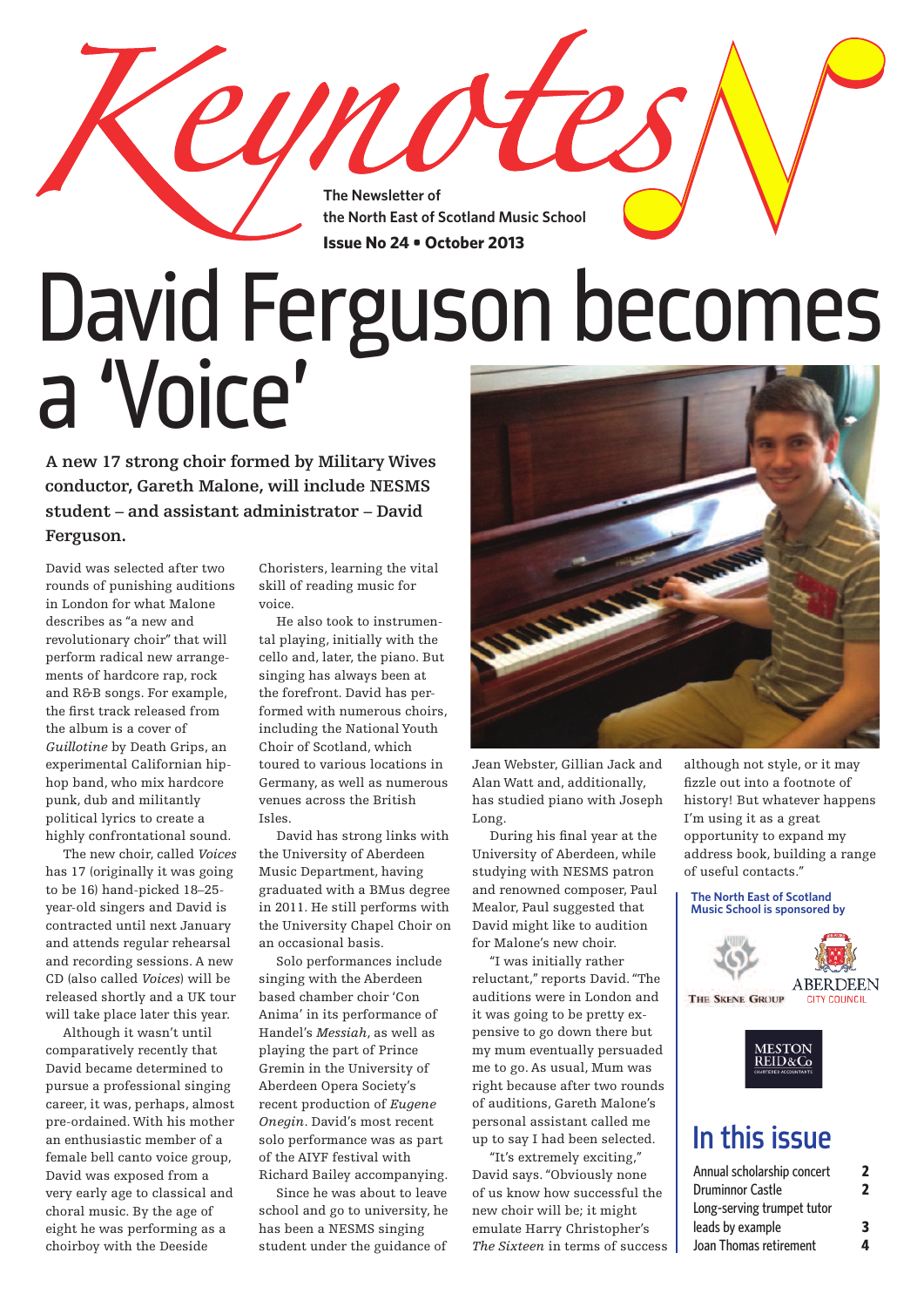**Providing the highest standards of advanced tuition for promising musicians**

The School provides a centre where young people of outstanding musical promise can obtain tuition which is not available within their existing framework of study. Any musically talented child, student, teacher or lay person living in Scotland may apply for an audition to the School.

#### **TUITION**

Internationally acclaimed professors and teachers are brought to Aberdeen on a regular basis from all over the British Isles.

### **COURSES**

The School offers one-to-one teaching together with occasional workshops and masterclasses. There is a close relationship with the University of Aberdeen, through the Director of Music, and also with Aberdeen City Music School in Dyce.

### **FINANCE**

Finance is generously provided by trusts, commercial organisations and individuals. Continued support is essential in order to maintain the high quality of the teaching programme. The Administrator will be pleased to assist with all enquiries about donations, sponsorship or scholarships.

### **FEES & SCHOLARSHIPS**

Students pay their own fees, although scholarships are available and are applied for annually. Any award is made on a balance of musical potential and financial need.

### **DOROTHY HATELY**

Dorothy founded NESMS in 1975 with the support and encouragement of Lady Aberdeen. Thanks to Dorothy's dogged determination over the years, the School has greatly increased its teaching disciplines, tutors and pupils. Sadly, Dorothy died in 1996, before she could see the School in its own premises in Huntly Street. However, we strive to maintain the high standards she set and intend to take the School from strength to strength.

#### **NORTH EAST OF SCOTLAND MUSIC SCHOOL**

Dorothy Hately Music Centre 21 Huntly Street Aberdeen AB10 1TJ Tel/Fax: 01224 649685 email: nesms@dsl.pipex.com www.nesms.org.uk

President: Dr Neil Mackie

Vice President: Dr Murray McLachlan

Administrator: Gráinne Cullen

Assistant Administrators: Reg Pringle David Ferguson

Scottish Charity No. SC 000197

# About the School **NESMS Annual Scholarship Concert 2013**

### Craigiebuckler Church Friday, 28 June 2013

Two flautists, a pianist, a recorder player and a bass baritone were the stars of this year's Scholarship Concert promoted by the Friends of NESMS in Craigiebuckler Church.

 Not only was there some splendid performances from this year's scholarship winners, the programme also included several musical gems by composers less familiar to a general audience which lent an aura of adventure and discovery to an exciting evening.

 The first of these pieces was played by flautist Cara Garton who holds the David Nicholson Flute Scholarship. August Wilhelm Julius Rietz (1812–1877) wrote an attractive *Sonata for Flute and Piano in g minor*, Op.42, romantic in style but delicately ornamented. Cara Garton captured the gentle flow of the opening movement with just the right sense of expressiveness in her playing.The second movement was put across with a lovely singing tone and at the end Cara gave us the flautist's equivalent of a ballet dancer going on points with the delicacy of her staccato playing accomplished with a remarkable lightness of touch.This was carried over into the fleet of foot finale which as our superb accompanist Drew Tulloch commented was reminiscent of Mendelssohn's music and, indeed, Rietz edited most of Mendelssohn's manuscripts for publication.

 Lisa Abraham who holds the Tom Johnston Piano Scholarship is only twelve-years-old but her playing sounds far more mature. She gave us a splendidly steady account of J. S. Bach's *Courante* from the English Suite No.2 with admirably clear left hand playing.

 This was followed by Cyril Scott's colourful "characteristic" piece *Water-Wagtail*. In Lisa's playing you could sense the brightness of light on water and later the movements of the bird.

 In the second half she introduced us to another less well known piano gem, the *Sonata in F Major* by the early Spanish classical composer Padre Antonio Soler (1729–1783).

## **Druminnor Castle**

Druminnor Castle, Rhynie, was the splendid setting for a spring evening's concert given by the cellist Niall Brown and his pianist wife Isabelle Trüb on 19 May. After giving a concert last year in aid of School funds, Niall and Isabelle were generous enough to give NESMS another substantial donation from the proceeds.

 A capacity audience was treated to performances of Beethoven's *Sonatas Opus 102 Nos 1 and*

*2* along with the *Variations* on a theme from Handel's *Judas Maccabeus*. A demanding programme indeed. As well as introducing the three works, Niall also explained his own and Isabelle's plans to run a chamber music course next year (more information on this to follow when available). Derek Buchan attended on behalf of the school, spoke about its history and unique position in the north-east and thanked Niall and Isabelle.

 Many thanks are also due to Alex Forbes for offering the castle as the venue as well as arranging the buffet supper which followed the concert.

Echos of the early Mozart were suggested and this was followed by a carefully expressive performance of Chopin's *Nocturne in c# minor*. Lisa's playing of the ornaments had a lovely fluency and the way she gently teased the audience at the slow conclusions showed real artistry.

 Recorder player Iain Hall was awarded the Dorothy Hately Scholarship. His first-half offerings were a delightfully smooth Andante from the *Sonata in g minor* by J. S. Bach followed by a fascinating unaccompanied *Fantasia No.9* by Telemann. Leaps from the upper register of the instrument to its lower voice suggested the different registers of the clarinet and this led into sprightlier playing. This sense of virtuosity was even more overt in the two pieces Iain offered in the second half. Norman Fulton (1909–1980) was professor of harmony and composition at the Royal Academy of Music. His *Reel from the Scottish Suite* cast familiar tunes in a witty modern idiom and then there was the *Variations Brillianttes* Op.18 by Ernst Krähmer (1795–1837).

 David Ferguson's voice continues to mature nicely and he gave us a fine account of the bass recitative and aria from Handel's *Messiah: For, Behold, Darkness Shall Cover the Earth and The People that Walked in Darkness*. What marked the quality of his singing in this and the two following pieces, Sarastro's Aria, *In diesen heil'gen Hallen* from The Magic Flute and *Il Lacerato Spirito*, the famous bass aria from Verdi's Simon Boccanegra was not just the smooth richness of his singing but his unusually keen sense of the rhythms of each piece of music which gave his performance a real nobility.

 To complete the concert Cara Garton was back, this time in duet with another brilliant flautist, Laura Cheyne, holder of the Ina Smith Scholarship.They gave us the *Allegro con expressione for two flutes* by Friedrich Kuhlau.



Druminnor Castle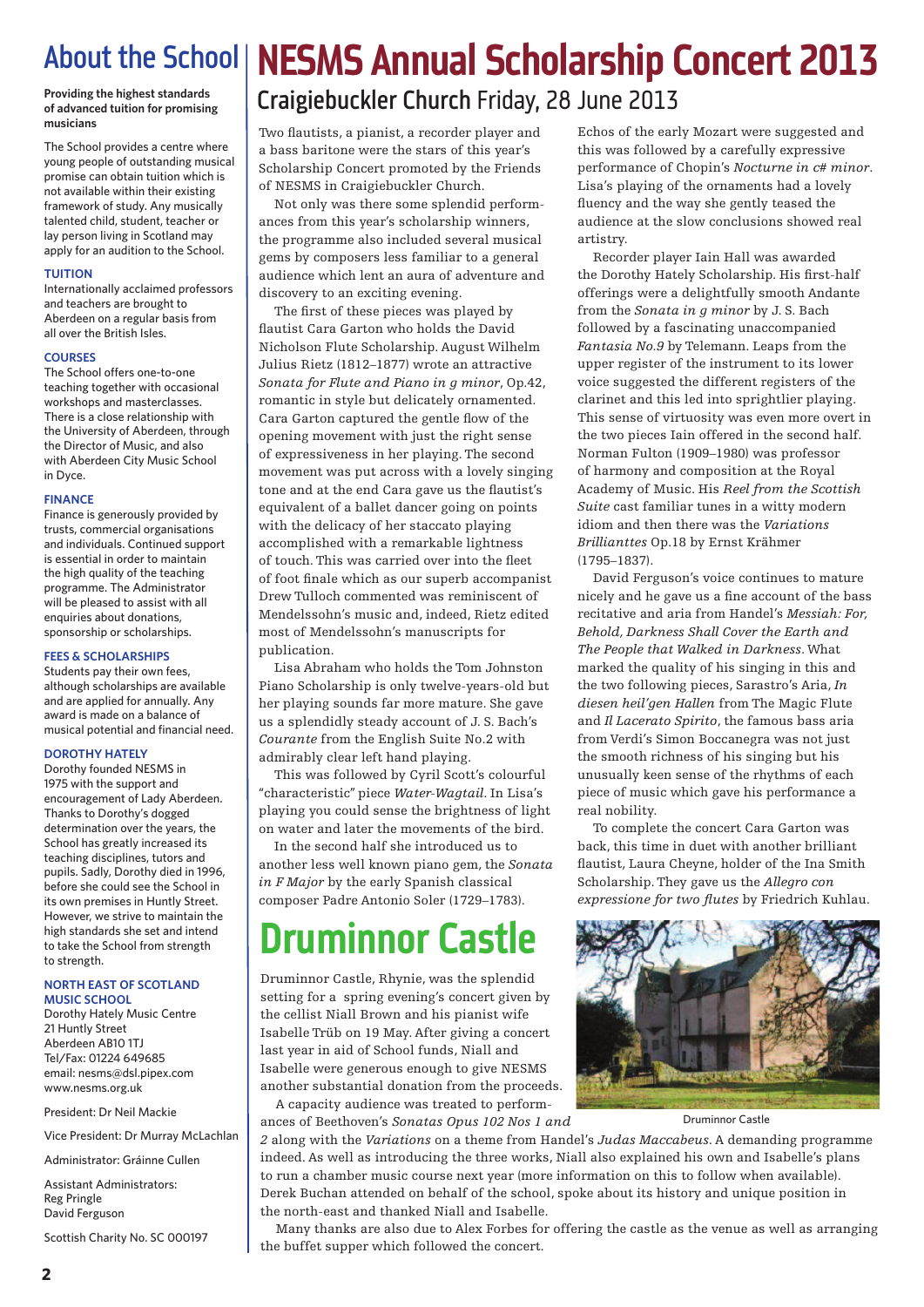# Long-serving Trumpet Tutor | Tutors at Leads by Example

One of NESMS' longest-serving tutors (at least 17 years and counting!), John Gracie, says his approach to teaching is simple – he leads by example, demonstrating to his students what he describes as "the proper sound".

 "I'm conscious that in local schools education the music tuition, especially of the non-mainstream instruments like the trumpet, can sometimes be in the hands of peripatetic teachers whose primary expertise may be another instrument," suggests John.

 "That means that students will often not have heard how a particular trumpet piece *should* sound, so playing it through for them is, I'm convinced, an essential part of the teaching process."

 That John is qualified to lead by example is unquestionable. In August this year he completed thirty-two years service as Principal Trumpet in the Royal Scottish National Orchestra (RSNO), appearing regularly with them as a soloist as well as being director of their brass ensemble. John is regularly invited to play Guest Principal Trumpet with the London Orchestras where he has undertaken several foreign tours and recording sessions playing under conductors such as Boulez, Tilson-Thomas, Sinopoli, Svetlanov, Abbado, Haitink and Davis.

 Teaching positions in addition to NESMS include regular visits as Professor of Trumpet at the Royal Conservatoire of Scotland (RSC) and many concerts and workshops with the RSNO education department.

John's commitment to music – and brass instruments in particular – seems to have been cast from an early age. Born in Creetown, Kirkcudbrightshire, he started playing the cornet in the village brass band at the age of nine. He went on to study the trumpet with Harry MacAnespie at the Royal Scottish Academy of Music & Drama (now the RSC) from 1966 to1969 and at the Guildhall School of Music with Bernard Brown. He also had regular lessons from John Dickinson who was then Principal Trumpet in the BBC Scottish Symphony Orchestra.

Following his studies, John joined the BBC Training Orchestra in Bristol and during this time he also worked with the BBC Symphony Orchestra and the London Sinfonietta.

In 1971 he was appointed Principal Trumpet with the Ulster Orchestra and in 1973 joined the BBC Northern Symphony Orchestra (now the BBC Philharmonic Orchestra) in Manchester under Bryden Thomson, where he was

promoted to Principal Trumpet in 1977.

 He also taught trumpet at the Royal Northern College of Music and at Manchester University during this time and played regularly with the Halle, Royal Liverpool Philharmonic and the City of Birmingham Symphony Orchestras.John returned to Scotland to take up his present position as Principal Trumpet in the RSNO in 1981.

 He is a regular Brass adjudicator in the Edinburgh and Ayrshire Music Festivals and was recently invited to direct



an Orchestral Brass Masterclass at the Royal College of Music.

 John was invited to teach and give advice to young aspiring trumpet players at NESMS by Tom Johnson and finds it very satisfying to help students with their recital programmes and to bring them up to a standard where they successfully audition for university or music conservatoire.

 "NESMS has a great atmosphere and really excellent facilities," says John."I look forward to teaching here for many years to come."



We are proud to announce our recent award of a Royal Warrant from Her Majesty The Queen for Piano Tuning & Servicing Services.

We are authorised dealers of Kemble, Kawai and Wendl & Lung. We are also stockists of second hand Yamaha pianos. We offer a wide range of services including custom made pianos, piano restoration, piano hire and a flexible home tuning service with timings to suit our clients.

We can deliver anywhere in the UK and provide full manufacturers warranty.

45 Rosemount Viaduct Aberdeen AB25 1NQ

Showroom: +44 (0)1224 658584 Workshop: +44 (0)1224 276215 info@gordonbellpianos.com www.gordonbellpianos.com



# Tutors at

### **as at April 2013**

| <b>STRINGS</b><br>Violin<br>Viola<br>Cello<br>Double Bass | Gillian Findlay<br>Michael Beeston<br>James Halsey<br>David Inglis |
|-----------------------------------------------------------|--------------------------------------------------------------------|
| <b>WOODWIND</b>                                           |                                                                    |
| Flute                                                     | Catherine O'Rourke                                                 |
| Oboe                                                      | Joe Houghton                                                       |
| Clarinet                                                  | <b>Alison Waller</b>                                               |
| Bassoon                                                   | Lesley Wilson                                                      |
| Recorder                                                  | lan Wilson                                                         |
| <b>BRASS</b>                                              |                                                                    |
| Trumpet                                                   | John Gracie                                                        |
| Horn                                                      | Lizzie Davis                                                       |
| <b>PIANO</b>                                              |                                                                    |
| Nigel Clayton                                             | Joseph Long                                                        |
|                                                           |                                                                    |

**SCOTTISH FIDDLE** Paul Anderson

**SINGING**<br>Alan Watt

**Raimund Herincx** Alison McDonald Jean Webster Peter Webster

**STAGECRAFT & PERFORMANCE** Donald Maxwell

**ORGAN** Dr Roger B. Williams

### **Forthcoming** events

### **LUNCHTIME CONCERT AT THE COWDRAY HALL**

**12.45pm Thursday 17th October** Featuring NESMS tutor and professional concert pianist, Joseph Long.

**FRIENDS OF NESMS COFFEE MORNING 10am –12 noon Saturday 25th October** Tombola, Raffle, Christmas Cards and more!

**MASTERCLASS AT NESMS 6.30pm – 8pm Tuesday 29th October** with the Ligeti Quartet.

### **JAZZ WORKSHOP**

**10am – 4pm Saturday 2nd November** Exploring the naughty notes in jazz with Joseph Long and Ian Milne.

### **MASTERCLASS AT NESMS**

**Saturday 23rd November** with Russian soprano Oksana Lesnichaya.

**CONCERT BY JOSEPH LONG 5.30pm Tuesday 3rd December** Cowdray Hall.

### **FRIENDS OF NESMS AFTERNOON OF MUSIC IN THE RESTAURANT AT MAINS OF DRUM GARDEN CENTRE. 2pm onwards Sunday 8th December** The Newhills Trio and other NESMS

musicians will entertain you while you enjoy your lunch or a coffee.